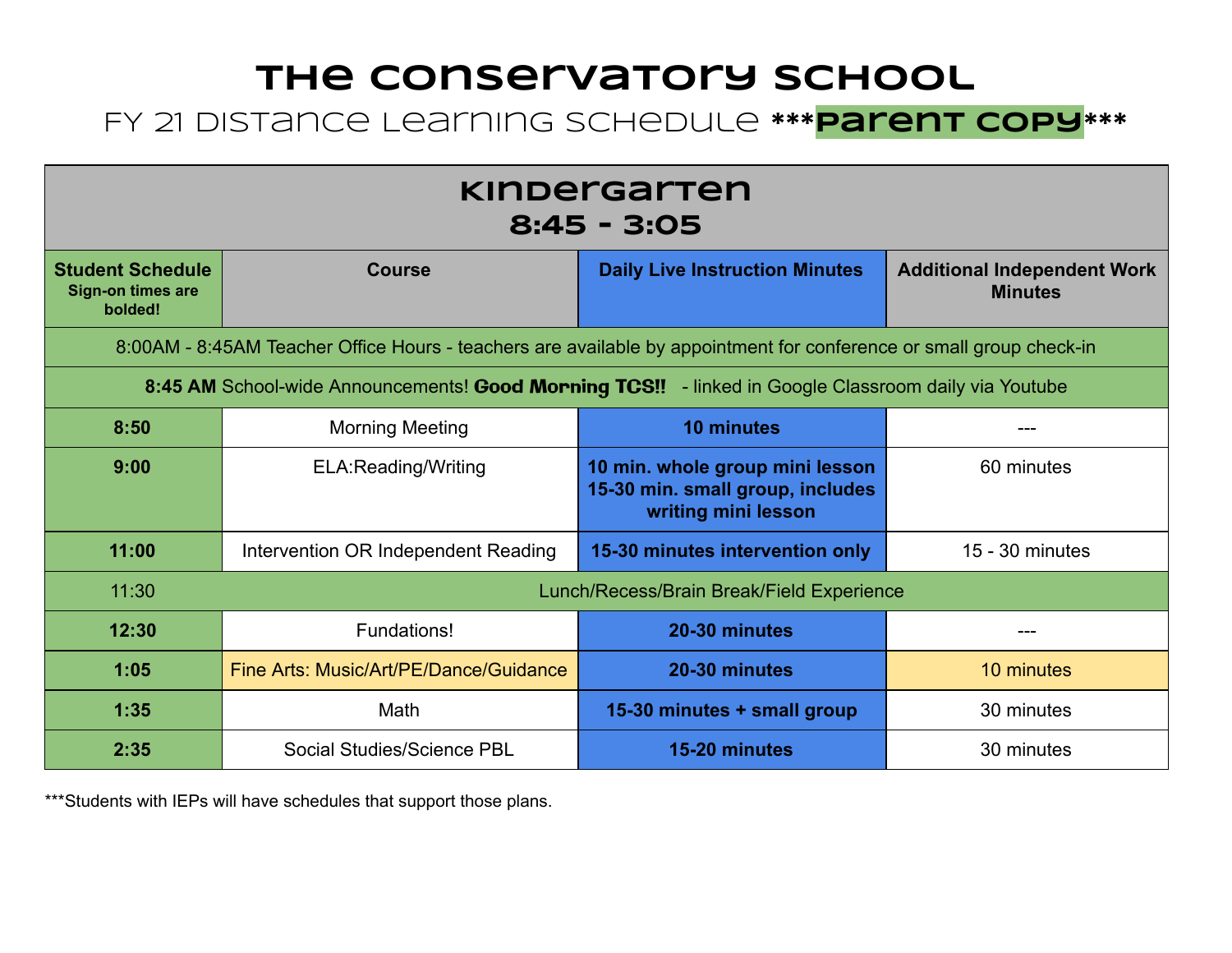#### FY 21 Distance Learning Schedule **\*\*\* Parent Copy \*\*\***

| <b>1ST Grabe</b><br>$8:45 - 3:05$                                                                    |                                                                                                                     |                                                                                            |                                                      |  |  |
|------------------------------------------------------------------------------------------------------|---------------------------------------------------------------------------------------------------------------------|--------------------------------------------------------------------------------------------|------------------------------------------------------|--|--|
| <b>Student Schedule</b><br><b>Sign-on times are</b><br>bolded!                                       | <b>Course</b>                                                                                                       | <b>Daily Live Instruction Minutes</b>                                                      | <b>Additional Independent Work</b><br><b>Minutes</b> |  |  |
|                                                                                                      | 8:00AM - 8:45AM Teacher Office Hours - teachers are available by appointment for conference or small group check-in |                                                                                            |                                                      |  |  |
| 8:45 AM School-wide Announcements! Good Morning TCS!! - linked in Google Classroom daily via Youtube |                                                                                                                     |                                                                                            |                                                      |  |  |
| 8:50                                                                                                 | <b>Morning Meeting</b>                                                                                              | <b>10 minutes</b>                                                                          |                                                      |  |  |
| 9:00                                                                                                 | ELA:Reading/Writing                                                                                                 | 10 min. whole group mini lesson<br>15-30 min. small group, includes<br>writing mini lesson | 60 minutes                                           |  |  |
| 11:00                                                                                                | Intervention/Independent Reading                                                                                    | 15-30 minutes intervention only                                                            | 15 - 30 minutes                                      |  |  |
| 11:30                                                                                                |                                                                                                                     | Lunch/Recess/Brain Break/Field Experience                                                  |                                                      |  |  |
| 12:30                                                                                                | Fundations!                                                                                                         | 20-30 minutes                                                                              | ---                                                  |  |  |
| 1:00                                                                                                 | Math                                                                                                                | 15-30 minutes + small group                                                                | 30 minutes                                           |  |  |
| 1:40                                                                                                 | Fine Arts: Music/Art/PE/Dance/Guidance                                                                              | 30 minutes - Live!                                                                         | ---                                                  |  |  |
| 2:10                                                                                                 | Social Studies/Science PBL                                                                                          | 15-30 minutes                                                                              | 25 minutes                                           |  |  |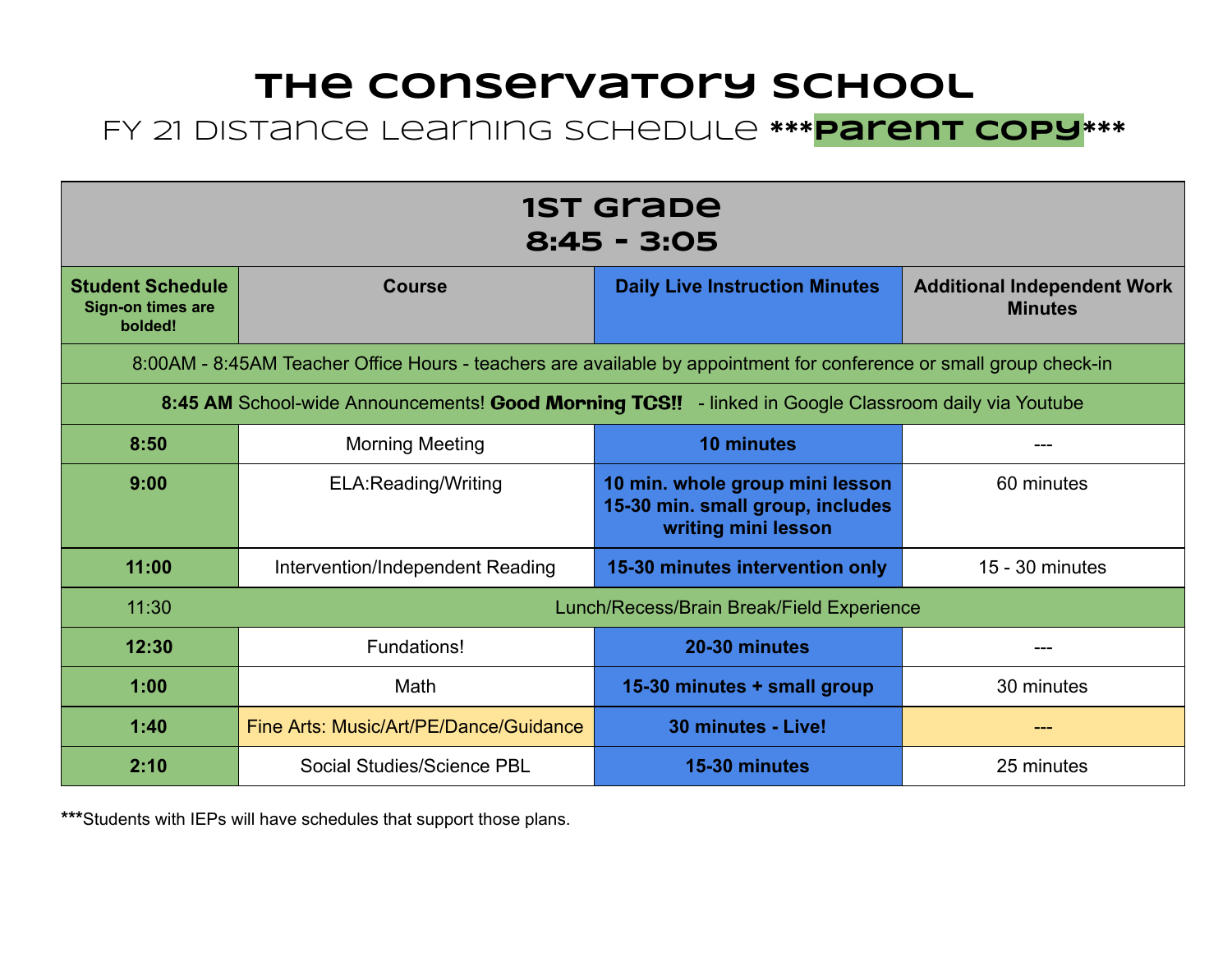#### FY 21 Distance Learning Schedule **\*\*\* Parent copy \*\*\***

| 2nd grabe<br>$8:45 - 3:05$                                                                           |                                                                                                                     |                                                                                            |                                                      |  |  |
|------------------------------------------------------------------------------------------------------|---------------------------------------------------------------------------------------------------------------------|--------------------------------------------------------------------------------------------|------------------------------------------------------|--|--|
| <b>Student Schedule</b><br><b>Sign-on times are</b><br>bolded!                                       | <b>Course</b>                                                                                                       | <b>Daily Live Instruction Minutes</b>                                                      | <b>Additional Independent Work</b><br><b>Minutes</b> |  |  |
|                                                                                                      | 8:00AM - 8:45AM Teacher Office Hours - teachers are available by appointment for conference or small group check-in |                                                                                            |                                                      |  |  |
| 8:45 AM School-wide Announcements! Good Morning TCS!! - linked in Google Classroom daily via Youtube |                                                                                                                     |                                                                                            |                                                      |  |  |
| 8:50                                                                                                 | <b>Morning Meeting</b>                                                                                              | <b>10 minutes</b>                                                                          |                                                      |  |  |
| 9:00                                                                                                 | ELA:Reading/Writing                                                                                                 | 10 min. whole group mini lesson<br>15-30 min. small group, includes<br>writing mini lesson | 60 minutes                                           |  |  |
| 11:00                                                                                                | Intervention/Independent Reading                                                                                    | 15-30 minutes intervention only                                                            | 15 - 30 minutes                                      |  |  |
| 11:30                                                                                                |                                                                                                                     | Lunch/Recess/Brain Break/Field Experience                                                  |                                                      |  |  |
| 12:30                                                                                                | Fine Arts: Music/Art/PE/Dance/Guidance                                                                              | 15-30 minutes - Live!                                                                      | ---                                                  |  |  |
| 1:00                                                                                                 | Fundations!                                                                                                         | 20-30 minutes                                                                              |                                                      |  |  |
| 1:30                                                                                                 | Math                                                                                                                | 15-30 minutes + small group                                                                | 40 minutes                                           |  |  |
| 2:25                                                                                                 | Social Studies/Science PBL                                                                                          | 15-30 minutes                                                                              | 30 minutes                                           |  |  |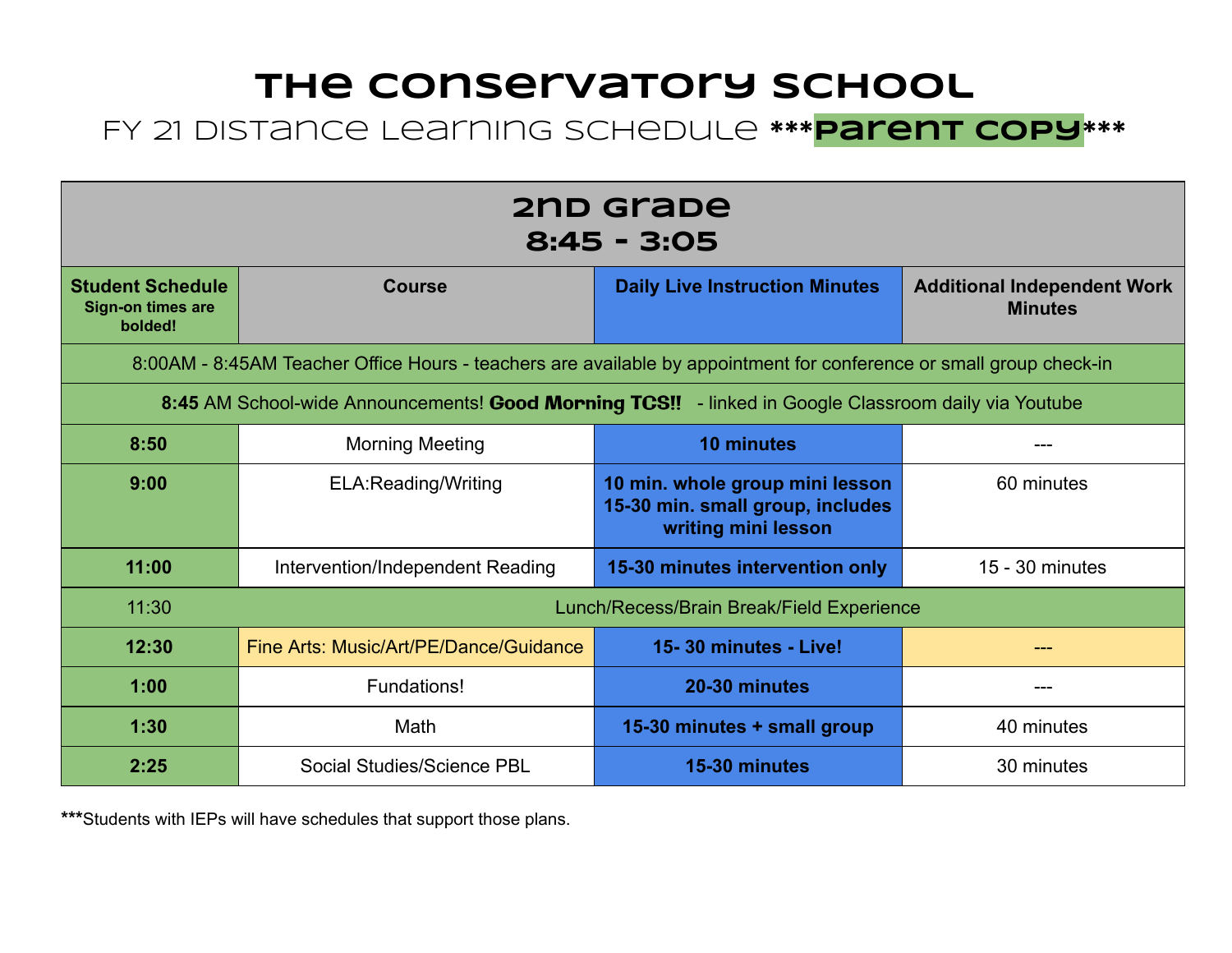#### FY 21 Distance Learning Schedule **\*\*\* Parent copy \*\*\***

| 3rd Grape - self-contained -or- ELA Homeroom<br>$8:45 - 3:05$                                        |                                                                                                                     |                                                                                            |                                                      |  |
|------------------------------------------------------------------------------------------------------|---------------------------------------------------------------------------------------------------------------------|--------------------------------------------------------------------------------------------|------------------------------------------------------|--|
| <b>Student Schedule</b><br>Sign-on times are<br>bolded!                                              | <b>Course</b>                                                                                                       | <b>Daily Live Instruction Minutes</b>                                                      | <b>Additional Independent Work</b><br><b>Minutes</b> |  |
|                                                                                                      | 8:00AM - 8:45AM Teacher Office Hours - teachers are available by appointment for conference or small group check-in |                                                                                            |                                                      |  |
| 8:45 AM School-wide Announcements! Good Morning TCS!! - linked in Google Classroom daily via Youtube |                                                                                                                     |                                                                                            |                                                      |  |
| 8:50                                                                                                 | <b>Morning Meeting</b>                                                                                              | <b>10 minutes</b>                                                                          |                                                      |  |
| 9:00                                                                                                 | ELA:Reading/Writing                                                                                                 | 10 whole group mini lesson<br>15-30 small group, includes<br>writing mini lesson           | 30 minutes                                           |  |
| 9:30                                                                                                 | Fine Arts: Music/Art/PE/Dance/Guidance                                                                              | 15-30 minutes - Live!                                                                      | $---$                                                |  |
| 10:00                                                                                                | ELA:Reading/Writing                                                                                                 | 10 min. whole group mini lesson<br>15-30 min. small group, includes<br>writing mini lesson | 30 minutes                                           |  |
| 11:30                                                                                                | Lunch/Recess/Brain Break/Field Experience                                                                           |                                                                                            |                                                      |  |
| 12:30                                                                                                | Intervention/Independent Practice                                                                                   | 15-30 minutes intervention only                                                            | 15 - 30 minutes                                      |  |
| 1:00                                                                                                 | Math                                                                                                                | 15-30 minutes + small group                                                                | 30 minutes                                           |  |
| 2:00                                                                                                 | Social Studies/Science PBL                                                                                          | 15-30 minutes                                                                              | 15 - 30 minutes                                      |  |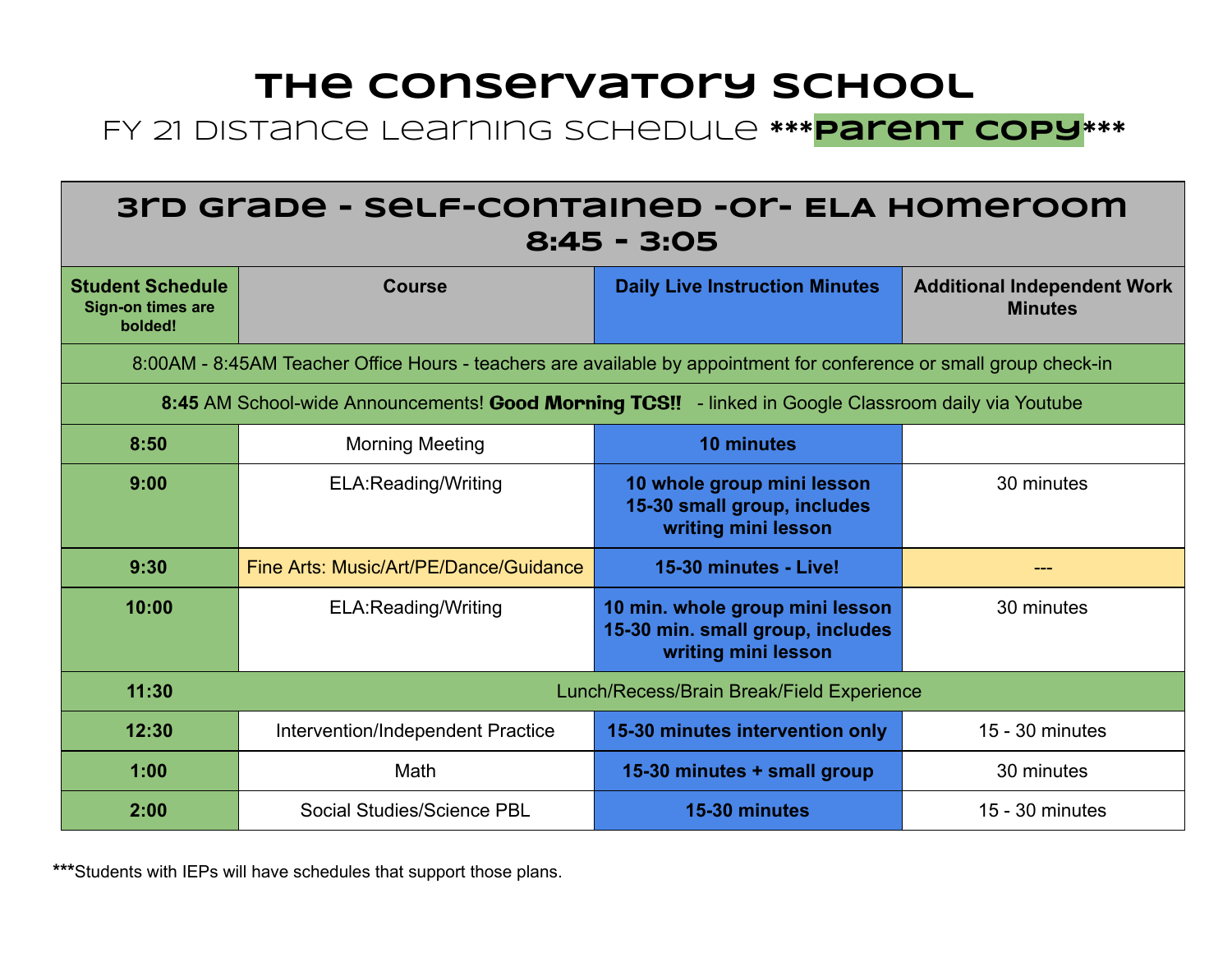#### FY 21 Distance Learning Schedule **\*\*\* Parent copy \*\*\***

| 3rd Grabe - Math Homeroom<br>$8:45 - 3:05$                                                                          |                                        |                                                                                            |                                                      |  |
|---------------------------------------------------------------------------------------------------------------------|----------------------------------------|--------------------------------------------------------------------------------------------|------------------------------------------------------|--|
| <b>Student Schedule</b><br><b>Sign-on times are</b><br>bolded!                                                      | <b>Course</b>                          | <b>Daily Live Instruction Minutes</b>                                                      | <b>Additional Independent Work</b><br><b>Minutes</b> |  |
| 8:00AM - 8:45AM Teacher Office Hours - teachers are available by appointment for conference or small group check-in |                                        |                                                                                            |                                                      |  |
| 8:45 AM School-wide Announcements! Good Morning TCS!! - linked in Google Classroom daily via Youtube                |                                        |                                                                                            |                                                      |  |
| 8:50                                                                                                                | <b>Morning Meeting/Math</b>            | 15-30 minutes + small group                                                                | 30 minutes                                           |  |
| 9:30                                                                                                                | Fine Arts: Music/Art/PE/Dance/Guidance | 15-30 minutes - Live!                                                                      | ---                                                  |  |
| 10:05                                                                                                               | Math                                   |                                                                                            |                                                      |  |
| 10:35                                                                                                               | Social Studies/Science PBL             | 15-30 minutes                                                                              | $15 - 30$ minutes                                    |  |
| 11:30                                                                                                               |                                        | Lunch/Recess/Brain Break/Field Experience                                                  |                                                      |  |
| 12:30                                                                                                               | Intervention/Independent Practice      | 15-30 minutes intervention only                                                            | 15 - 30 minutes                                      |  |
| 1:00                                                                                                                | <b>ELA:Reading/Writing</b>             | 10 min. whole group mini lesson<br>15-30 min. small group, includes<br>writing mini lesson | 30 minutes                                           |  |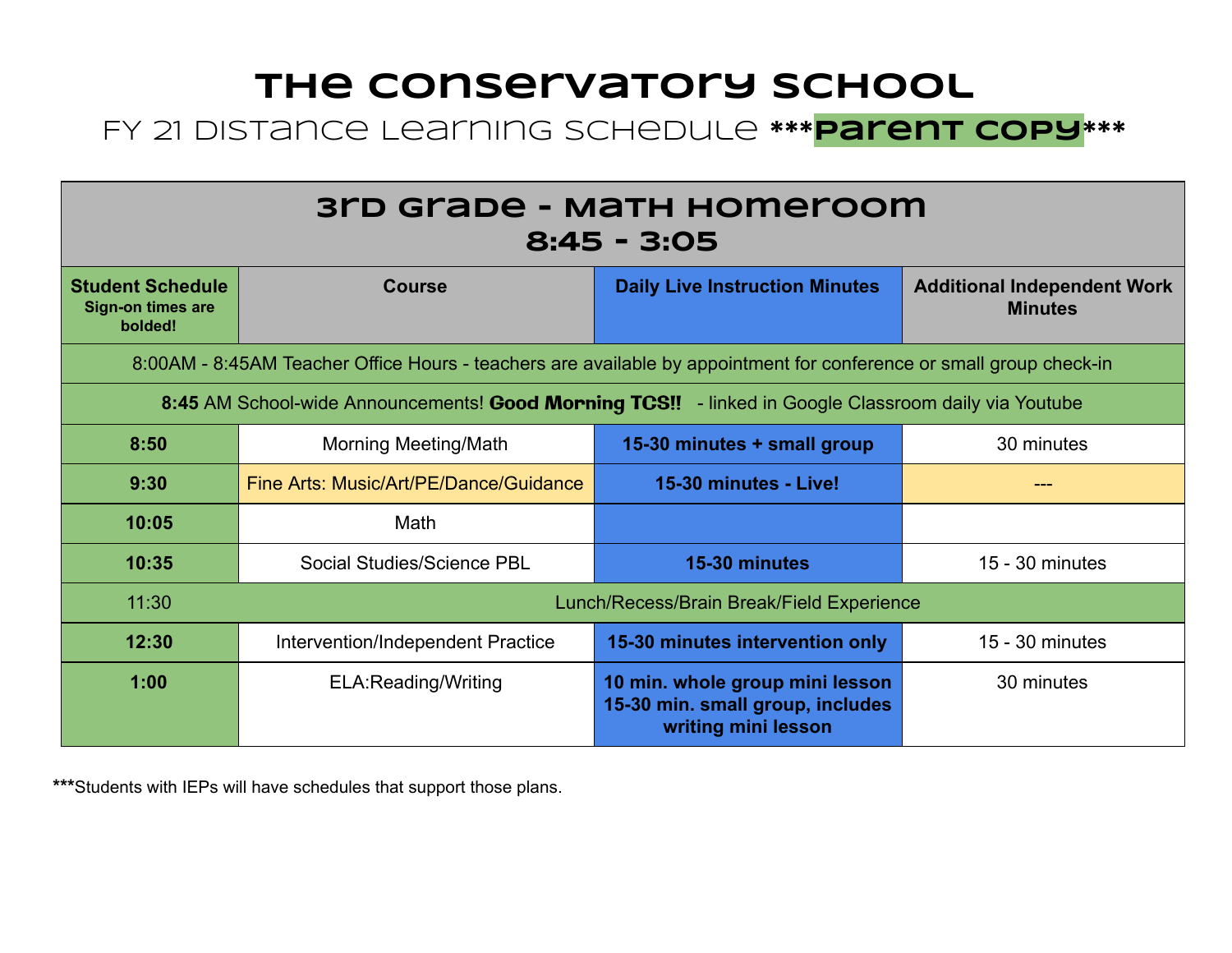#### FY 21 Distance Learning Schedule **\*\*\* parent copy \*\*\***

| 4TH Grade - Self-contained - Or- ELA Homeroom<br>$8:45 - 3:05$                                                      |                                            |                                                                                            |                                                      |  |
|---------------------------------------------------------------------------------------------------------------------|--------------------------------------------|--------------------------------------------------------------------------------------------|------------------------------------------------------|--|
| <b>Student Schedule</b><br>Sign-on times are<br>bolded!                                                             | <b>Course</b>                              | <b>Daily Live Instruction Minutes</b>                                                      | <b>Additional Independent Work</b><br><b>Minutes</b> |  |
| 8:00AM - 8:45AM Teacher Office Hours - teachers are available by appointment for conference or small group check-in |                                            |                                                                                            |                                                      |  |
| 8:45 AM School-wide Announcements! Good Morning TCS!! - linked in Google Classroom daily via Youtube                |                                            |                                                                                            |                                                      |  |
| 8:50                                                                                                                | Fine Arts: Music/Art/PE/Dance/Guidance     | 30 minutes - Live!                                                                         |                                                      |  |
| 9:20                                                                                                                | <b>Morning Meeting</b>                     | <b>10 minutes</b>                                                                          | ---                                                  |  |
| 9:30                                                                                                                | <b>ELA: Reading/Writing/Social Studies</b> | 10 min. whole group mini lesson<br>15-30 min. small group, includes<br>writing mini lesson | 60 minutes                                           |  |
| 11:30<br>Lunch/Recess/Brain Break/Field Experience                                                                  |                                            |                                                                                            |                                                      |  |
| 12:30                                                                                                               | Intervention/Independent Practice          | 15-30 minutes intervention only                                                            | $15 - 30$ minutes                                    |  |
| 1:05                                                                                                                | Math                                       | 15-30 minutes + small group                                                                | 30 minutes                                           |  |
| 2:05                                                                                                                | <b>Science PBL</b>                         | 15-30 minutes                                                                              | 15 - 30 minutes                                      |  |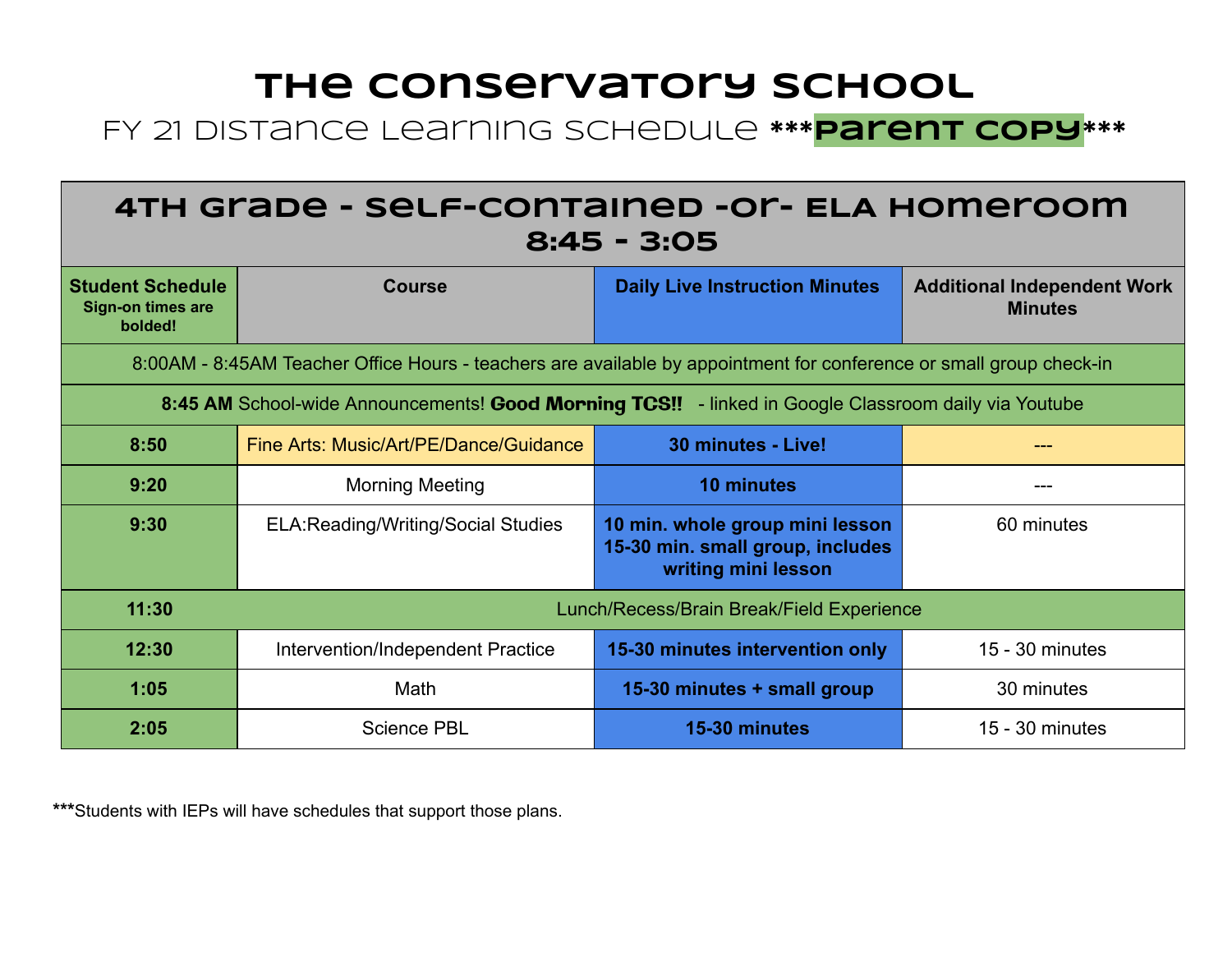#### FY 21 Distance Learning Schedule **\*\*\* Parent copy \*\*\***

| 4TH Grade - Math Homeroom<br>$8:45 - 3:05$                                                                          |                                            |                                                                                            |                                                      |  |
|---------------------------------------------------------------------------------------------------------------------|--------------------------------------------|--------------------------------------------------------------------------------------------|------------------------------------------------------|--|
| <b>Student Schedule</b><br>Sign-on times are<br>bolded!                                                             | <b>Course</b>                              | <b>Daily Live Instruction Minutes</b>                                                      | <b>Additional Independent Work</b><br><b>Minutes</b> |  |
| 8:00AM - 8:45AM Teacher Office Hours - teachers are available by appointment for conference or small group check-in |                                            |                                                                                            |                                                      |  |
| 8:45 AM School-wide Announcements! Good Morning TCS!! - linked in Google Classroom daily via Youtube                |                                            |                                                                                            |                                                      |  |
| 8:50                                                                                                                | Fine Arts: Music/Art/PE/Dance/Guidance     | 30 minutes - Live!                                                                         |                                                      |  |
| 9:20                                                                                                                | <b>Morning Meeting</b>                     | <b>10 minutes</b>                                                                          |                                                      |  |
| 9:30                                                                                                                | Math                                       | 15-30 minutes + small group                                                                | 30 minutes                                           |  |
| 10:30                                                                                                               | <b>Science PBL</b>                         | 15-30 minutes                                                                              | 15 - 30 minutes                                      |  |
| 11:30                                                                                                               |                                            | Lunch/Recess/Brain Break/Field Experience                                                  |                                                      |  |
| 12:30                                                                                                               | Intervention/Independent Practice          | 15-30 minutes intervention only                                                            | 15 - 30 minutes                                      |  |
| 1:05                                                                                                                | <b>ELA: Reading/Writing/Social Studies</b> | 10 min. whole group mini lesson<br>15-30 min. small group, includes<br>writing mini lesson | 60 minutes                                           |  |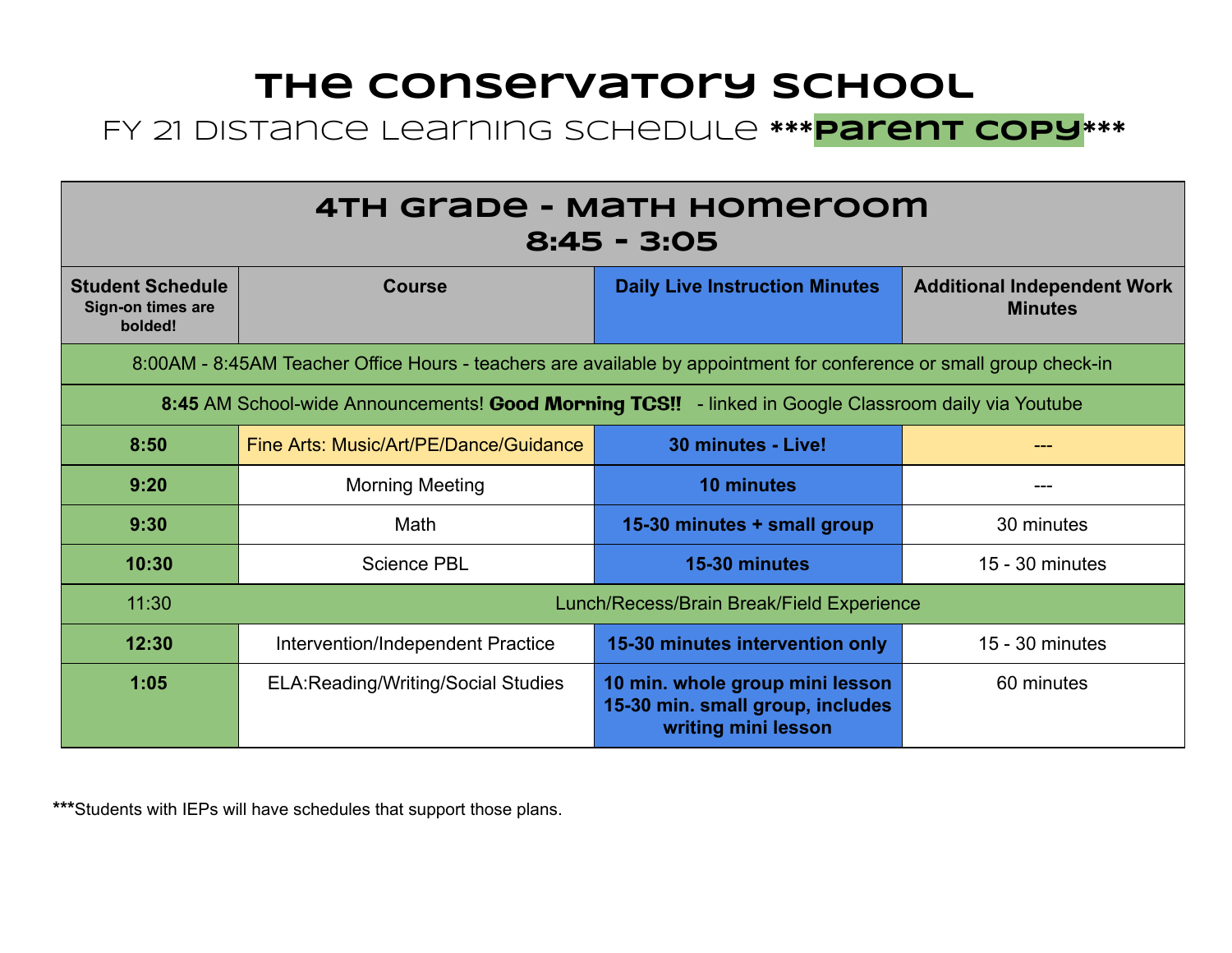#### FY 21 Distance Learning Schedule **\*\*\* parent copy \*\*\***

| 5TH Grade - Math Homeroom<br>$8:45 - 3:05$                                                           |                                                                                                                     |                                                                                            |                                                      |  |  |
|------------------------------------------------------------------------------------------------------|---------------------------------------------------------------------------------------------------------------------|--------------------------------------------------------------------------------------------|------------------------------------------------------|--|--|
| <b>Student Schedule</b><br><b>Sign-on times are</b><br>bolded!                                       | <b>Course</b>                                                                                                       | <b>Daily Live Instruction Minutes</b>                                                      | <b>Additional Independent Work</b><br><b>Minutes</b> |  |  |
|                                                                                                      | 8:00AM - 8:45AM Teacher Office Hours - teachers are available by appointment for conference or small group check-in |                                                                                            |                                                      |  |  |
| 8:45 AM School-wide Announcements! Good Morning TCS!! - linked in Google Classroom daily via Youtube |                                                                                                                     |                                                                                            |                                                      |  |  |
| 8:50                                                                                                 | <b>Morning Meeting</b>                                                                                              | <b>10 minutes</b>                                                                          |                                                      |  |  |
| 9:00                                                                                                 | Math                                                                                                                | 15-30 minutes + small group                                                                | 30 minutes                                           |  |  |
| 10:00                                                                                                | Fine Arts: Music/Art/PE/Dance/Guidance                                                                              | 30 minutes - Live!                                                                         | ---                                                  |  |  |
| 10:30                                                                                                | <b>Science PBL</b>                                                                                                  | 15-30 minutes                                                                              | 30 minutes                                           |  |  |
| 11:30                                                                                                | Lunch/Recess/Brain Break/Field Experience                                                                           |                                                                                            |                                                      |  |  |
| 12:30                                                                                                | <b>ELA: Reading/Writing/Social Studies</b>                                                                          | 10 min. whole group mini lesson<br>15-30 min. small group, includes<br>writing mini lesson | 60 minutes                                           |  |  |
| 2:30                                                                                                 | Intervention/Independent Practice                                                                                   | 15-30 minutes intervention only                                                            | $15 - 30$ minutes                                    |  |  |